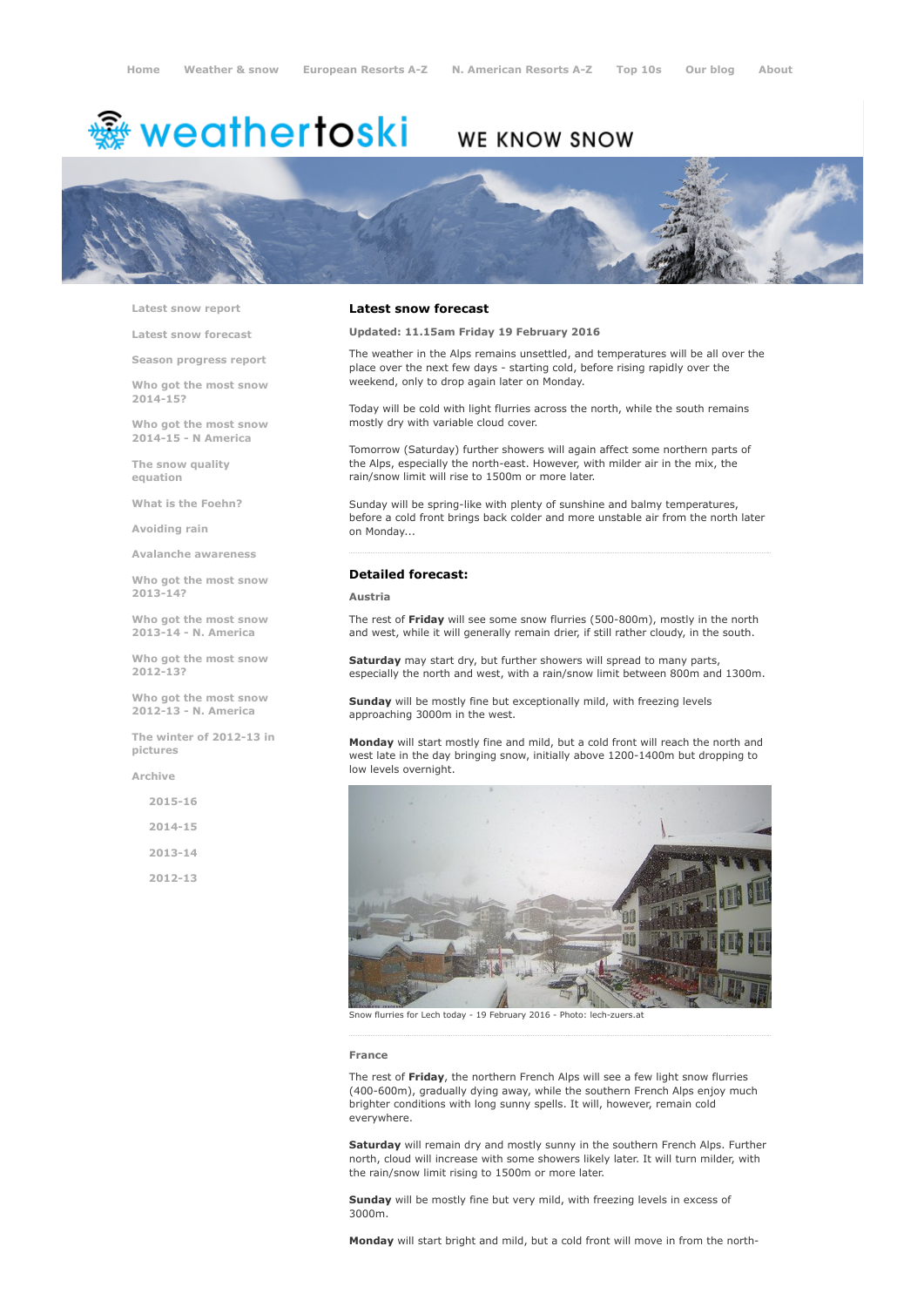

conditions in the Alps? [Contact](http://www.weathertoski.co.uk/about-1/contact-us/) us and we'll do our best to answer it...

E: [info@weathertoski.co.uk](mailto:fraser@weathertoski.co.uk)

T: +44 (0)20 3151 3154

west later with a little snow (1600m then under 1000m), mostly in the north. The further south you are the brighter it will remain, with plenty of sunshine in the far south.



Light snow flurries this morning in the northern French Alps. This is Les Arcs - 19 February 2016 Photo: weathertoski.co.uk

#### Italy

The rest of Friday will be cold but mostly dry, with variable cloud and just the odd light snow flurry here and there, especially close to the northern border regions. The best of any sunshine will be in the west and south-west.

Saturday will be mostly dry with variable cloud and sunny spells. It will turn milder with freezing levels reaching 2500m in the west later.

Sunday will be mostly sunny and very mild.

On Monday most places will remain fine, but cloud will increase later in the day with the chance of a few showers in the far north-west. It will turn colder with the rain/snow limit dropping from 1500m to under 1000m later.



Cloudy but mostly dry in the Dolomites this morning. This is Kronplatz - 19 February 2016 - Photo: kronplatz.com

#### Switzerland

The rest of Friday will see a few mostly light flurries (400-600m) predominantly across the northern Alps, while further south there will be sunny spells.

Saturday may start dry but showers will spread back into the northern Alps later, with the rain/snow limit rising from quite low altitudes to around 1600m.

Sunday will be mostly fine and very mild with freezing levels above 3000m.

It will also start dry and mild on **Monday**, but a cold front will move in from the north-west later with snow above 1500m dropping to low altitudes overnight. The southern Swiss Alps will miss the heaviest of the precipitation.